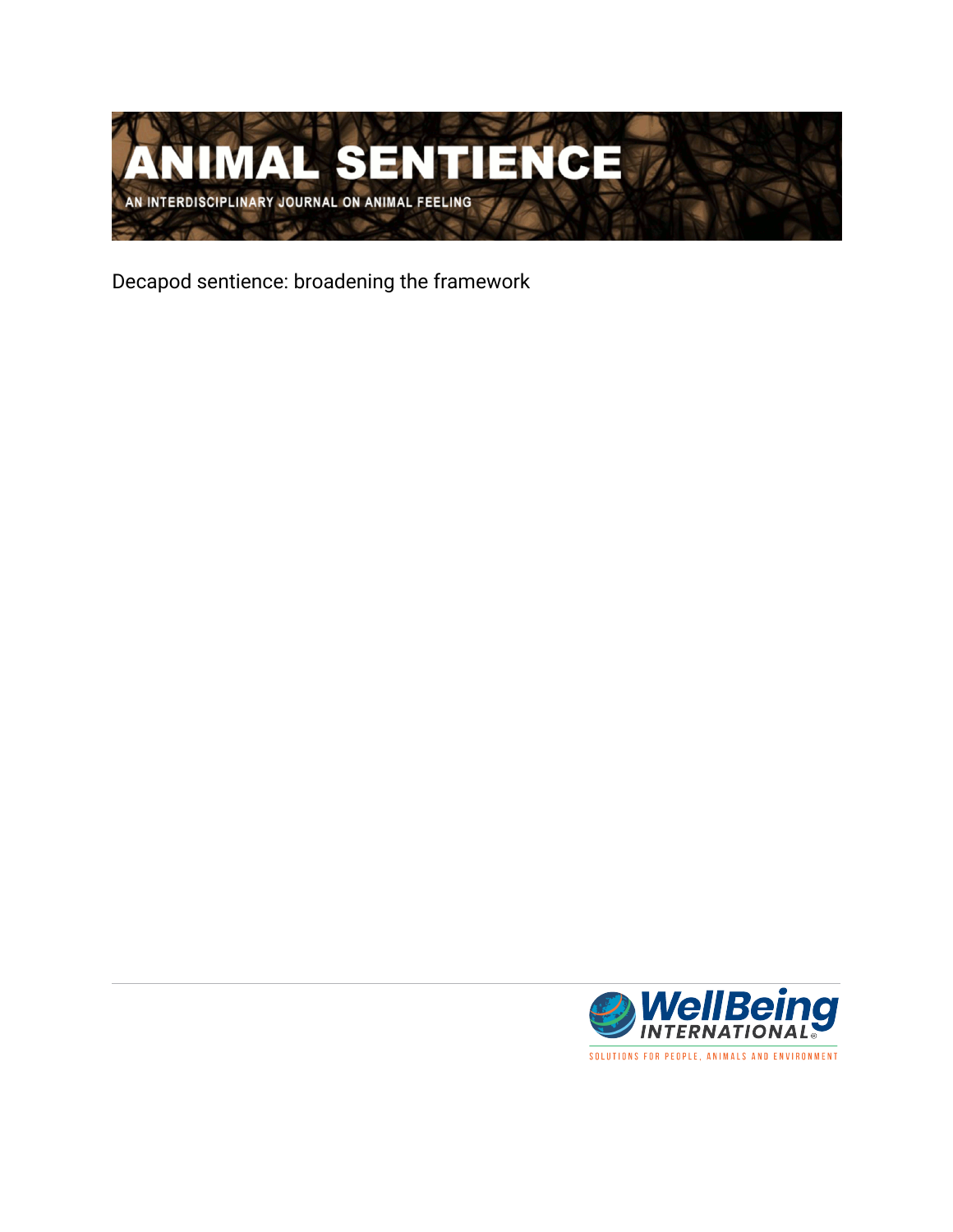## **Decapod sentience: broadening the framework**

Commentary on **[Crump et al](https://www.wellbeingintlstudiesrepository.org/animsent/vol7/iss32/1/)**. on *Decapod sentience*

## **Cecília de Souza Valente**

Bio-Resources Unit, National University of Ireland Galway

**Abstract:** A framework for studying sentience in decapods is of great value, but how high a cost (in suffering) to each individual decapod (or any animal) is warranted for collecting scientific evidence of sentience? The lack of evidence for some of the target article's proposed criteria surely results from the fact that research is focused mainly on biomedical studies, ecotoxicology, and commercial production, with decapod sentience and welfare seen as only a secondary research topic. I draw attention also to the possibility of a wider framework that includes all felt experiences, from suffering to pleasure.

> **[Cecília de Souza Valente](http://csouza.valente@gmail.com)**, is working to improve vertebrate and invertebrate rights, welfare, and health, including infectious diseases, in Latin America and Europe. **[Website](https://www.nuigalway.ie/our-research/people/natural-sciences/ceciliasouzavalente/)**



**1. Introduction.** Crump et al. (2022) propose an elaborate framework with eight criteria for evaluating the current scientific evidence of sentience in a given animal taxon, with emphasis on the capacity to experience pain in decapod crustaceans.

**2. The lack of evidence and the possibility of a wider framework.** The target article addresses the impossibility of obtaining high confidence levels for their eight criteria of sentience in decapods, because the available behavioural and cognitive research (such as for criterion 2 [sensory integration] and 8 [analgesia preference] in penaeid shrimp) is limited. It is indeed hard to find a space to study and debate sentience and welfare in shrimp; it is somewhat easier to work with larger decapods. The use of anaesthetics on shrimp remains taboo because it might interfere with the accuracy of research results. In addition, considerable research focuses on biomedical, ecotoxicology or commercial production. Other matters are considered secondary to the research, pertinent only for normative guidance.

It is hence timely that the concern about decapod sentience and welfare protection is increasing today. Albalat et al. (2022), focussing on penaeid shrimp farming, suggest using the five domains of animal welfare (i.e., nutrition, physical environment, health, behaviour, and mental needs) as indicators of penaeid shrimp welfare. Decapod sentience is one of the pillars used to construct Albalat and colleagues´ welfare assessment, which is also based on physiological biomarkers, shrimp farming practices, and methods of shrimp stunning and slaughter. Crump and colleagues do not seem to consider physiological stress as a criterion for animal sentience, justifying its exclusion because stress is not necessarily associated with pain. Research, however, has focused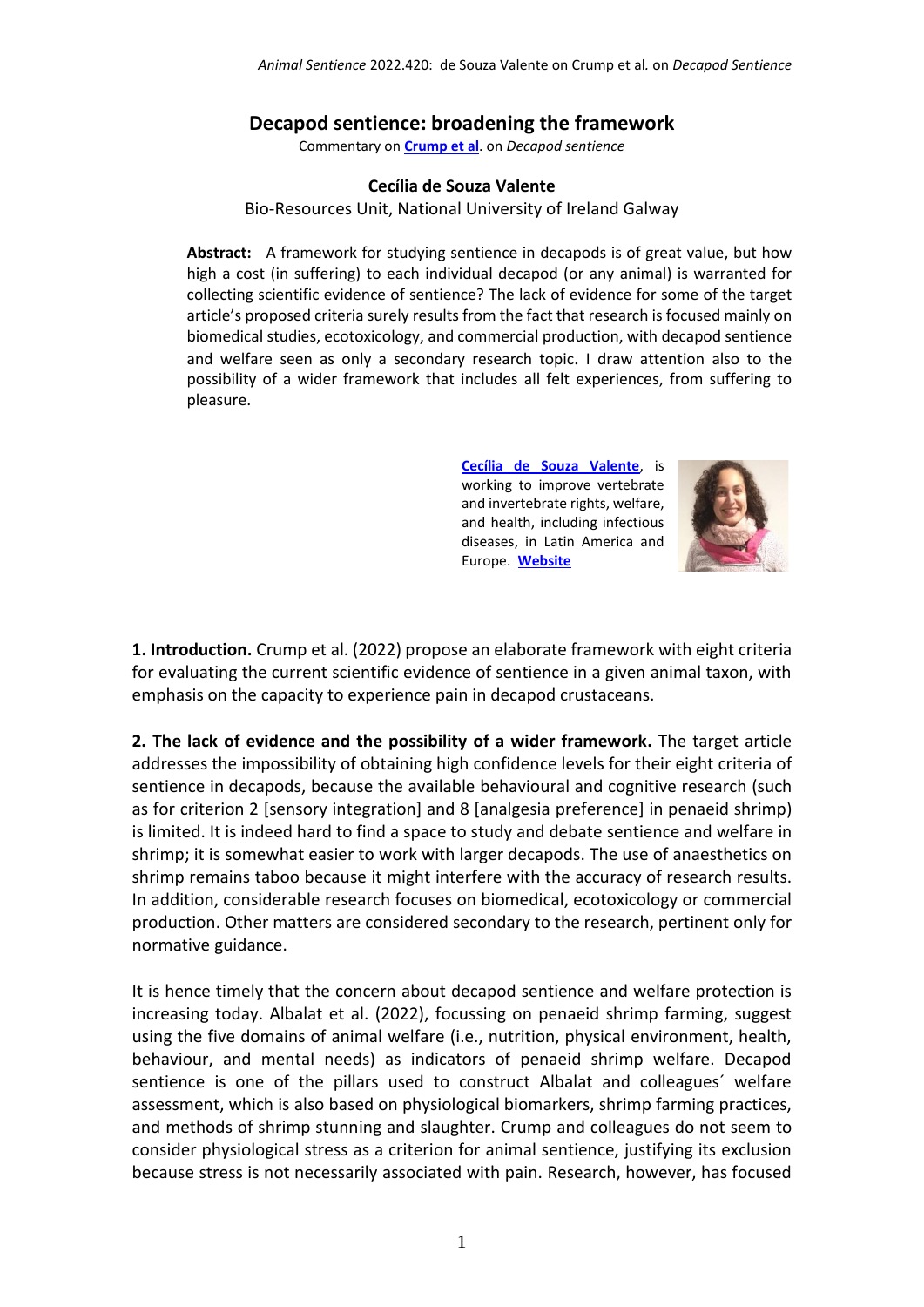on physiological stress and physiological biomarkers, including with penaeid shrimp (Rosas et al. 2004, Tu et al. 2010). Although physiological biomarkers and parameters for decapod crustaceans are still not firmly established and may require mild invasive procedures (e.g., haemolymph collection), they are utilized in decapod farming and research and are a useful tool to complement the study of their sentience and welfare.

Crump et al.'s criterion 8 (valuing analgesia or anaesthesia through self-administration, preference, or prioritization) has likewise reached only a very low confidence level in all decapod crustaceans so far studied. Reliable literature regarding this criterion is almost non-existent [see also the commentaries of Brown 2022, Jablonka & Ginzburg 2022, Ng 2022, and Solms 2022]. We again need to keep in mind the industrial/commercial focus of most of the research on decapods.

Another relevant variable is animal self-medication (Criterion 8a), which has so far been studied mainly in vertebrates (companion, free-living and zoo animals) and some invertebrates (insects). Decapods also tend to be studied in human-made environments (e.g., aquaria, tanks) instead of in their natural environment where many more compounds and materials would be available to facilitate their choice in self-medication. Even in the captive setting, enriching the environment as much as possible, with different anaesthetics, including synthetic and natural, can stimulate natural behaviour and support options for choice.

Crump et al. also cite the small number of studies on sentience in decapod larval stages. These are indeed very few. The current major research interest in decapod larval/postlarval stages concerns their survival, followed by nutrition and health. Yet their welfare and protection, and how they are treated in the context of farming and research are matters of significant concern. In larval and post-larval stages they may be confined to tiny spaces; their size and number may make them more likely to suffer. Because these (conceivably sentient) beings are so small, their potential suffering and death may not be noticed or prevented. Investigating larval and post-larval sentience is necessary for adequate legislative protection of decapods.

**3. The ability to feel is not limited to the ability to feel pain.** Even though pain is among the most relevant aspects of sentience from a legislative perspective, other aspects of sentience must be taken into account too. Even if evidence were to show that decapods lack the ability to feel pain (something that is not currently known, because of lack of evidence, which, as Brown [2022] cautions, is not evidence of lack) it would not follow that decapods are not sentient. Sentience includes the capacity to feel any internal state, whether negative or positive (Cunha 2021). In a "sentiocentric" ethic (Bekoff & Meaney 2013), it is sentience that makes an animal taxon eligible for moral consideration and legal protection. The framework proposed by Crump et al. is timely and important, but the study and attribution of animal sentience should not be limited to the evidence for pain. It should encompass all physiological, anatomic, and behavioural evidence underlying all felt experiences, from suffering to pleasure.

**4. The cost of the scientific evidence of sentience.** One disquietude remains: Is it ethically and morally right to perform painful or distressful tests on potentially sentient